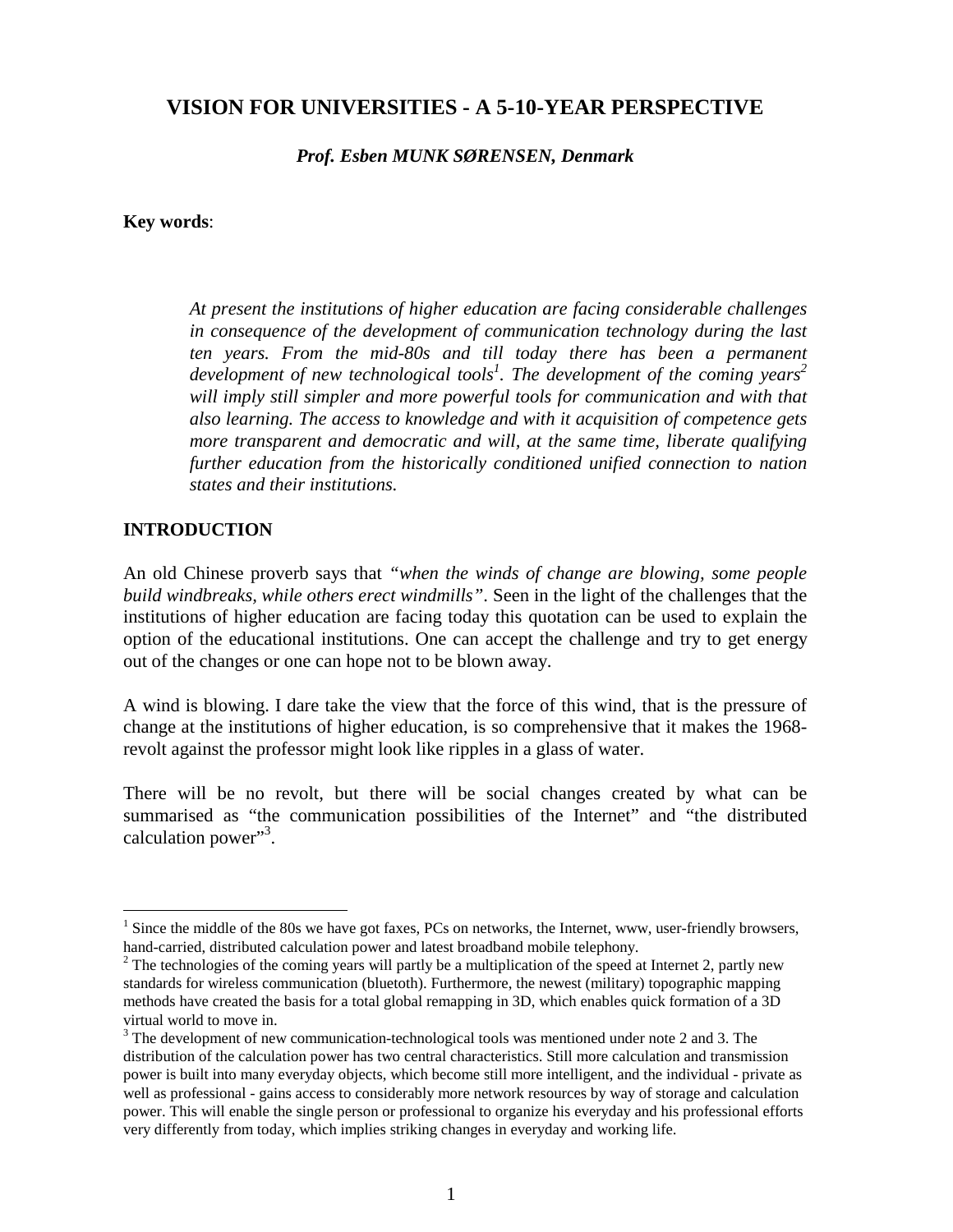# **Changed patterns of communication**

The Internet development<sup>4</sup> has created the possibility of an entirely new communication and learning culture at the universities. Previously it was, and in many places it still is, the "curriculum-fixing teachers" who - in co-operation with the study board - determine contents and levels in courses and professional activities. The objective is/was to secure the research-based education, which means that the scientific staff has to secure that the desired professional and scientific level of competence is acquired by the students.

Today the Internet has given the researcher and the student direct, under-the-fingertips access to the total sum of knowledge in the world. Operations, which were earlier connected with the use of the local department library or the library of the university, where scientific monographs and journals were available, have now been replaced by interactive search processes in, supervision of and participation in the creation of new knowledge, which will be on the network the moment it has been created. In that sense we begin to regard the Internet as the total sum of all the knowledge in the world.

# **Changed qualification requirements**

At present, the knowledge-heavy work processes are being modified and place new demands on the highly educated manpower. That is demands, which in connection with AAU may sound like a commonplace and rhetoric repetition of the "old hallmarks" about the qualities of group work. I shall, however, assert that these demands have been changed qualitatively in many fields, because they particularly strengthen the demands and focus on the personal resources of the single staff member.

It is qualification requirements that besides comprising an attachment to a certain discipline, profession, line of business or other social segments also contain heavier demands on the personal and communicative qualifications. It is

• adjustability

 $\overline{a}$ 

- professional innovation
- independent organisation of work and learning processes
- communication ability in international relations and virtual organisations
- ability to function initiating, binding, independent and results-oriented in network structures.

### **Still an independent function as university**

The universities have throughout the ages, that is the last couple of hundred years, continuously developed from elite universities with production of a limited number of academics to a mass education system with production of a large number of graduates with the same quality-assured level of competence.

<sup>&</sup>lt;sup>4</sup> The Internet has often been considered as a new medium. In my opinion this is a too narrow consideration, as the Internet may be characterised as both being **a new infrastructure, a new medium, an integration and innovation of workflows, at the same time creating a new and supplementary dialogue and work platform**.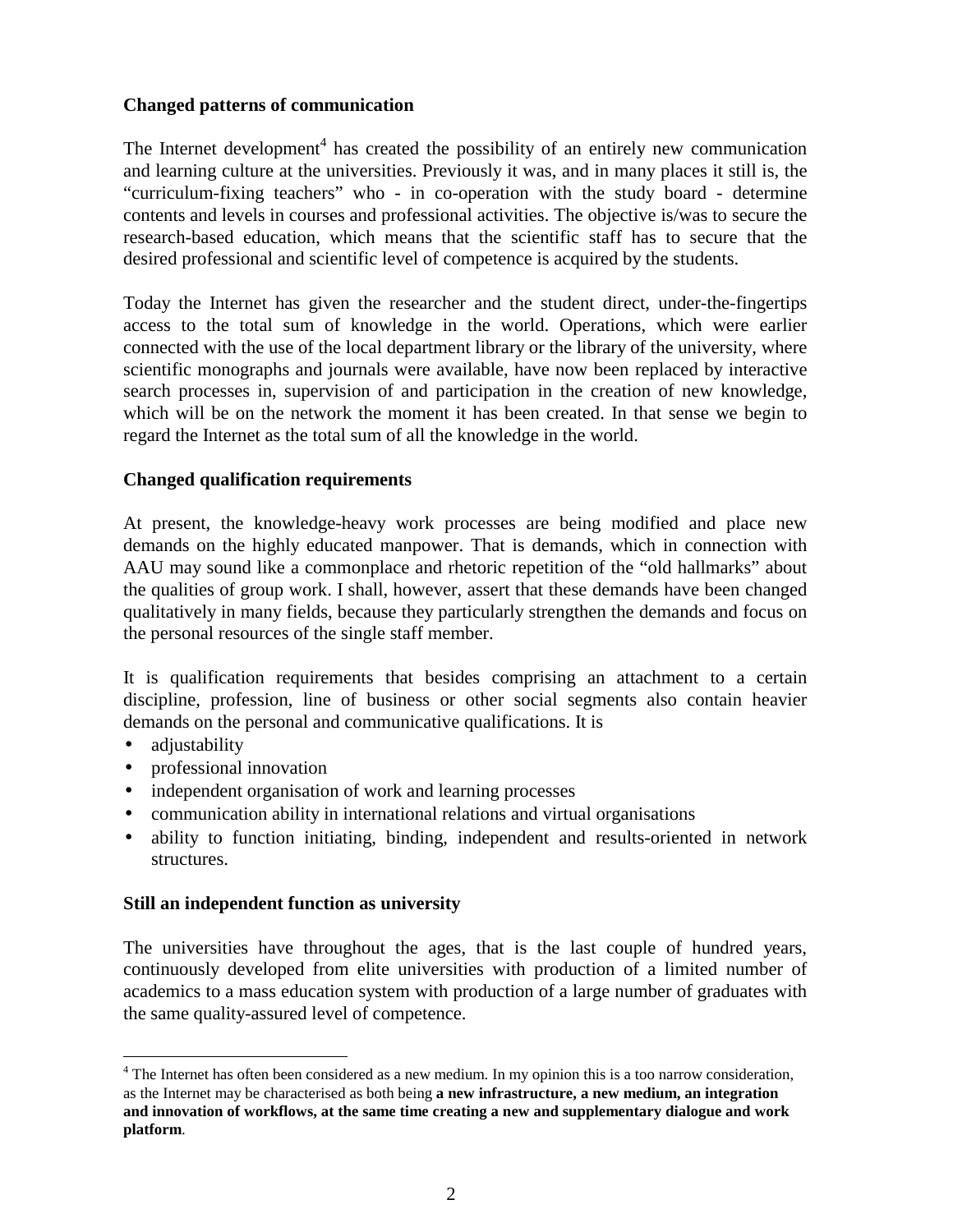In the same period a development has taken place at the research front. Previously, the universities and institutions of education produced theoretical scientific knowledge alone, while in this century they have been supported by still more other knowledge producers, that is sector research institution and industrial research which turned up as supplementary knowledge producers.

The latest development of course brings up the question about the role of the universities. It is my view that the universities - or at least some of them - will get a still more important role as **knowledge producers, interpreters of the surrounding world and distributors** of concepts, technology, competence, skills and insight.

The challenge of the university environment is to adapt to new tasks in this connection. The ideal, a little conventional view is that basic research creates ideas and results, which are published in writing and which - through newly educated graduates - are put into practice in society. This view is no longer adequate. Now the universities have to adapt to a far more varied and interactive interplay with the surroundings and thus communicate knowledge, documentation and quality in many other situations than the conventional ones.

One may say that the universities constantly have to develop their function servicing the surroundings with quality-assured and independent knowledge.

# **SPECIFIC CHALLENGES FOR THE INSTITUTIONS OF HIGHER EDUCATION**

#### **Standardising of graduations**

During the last ten years the introduction of bachelor degrees has been debated much in Denmark. The objective should be to make the Danish academic graduation correspond to an international Anglo-Saxon inspired academic graduation scale. Whatever you think of the slowness of the Danish university system in this case, this tendency to harmonise the formal competence classification will continue.

### **European Credit Transfer System**

 $\overline{a}$ 

At present the EU is endeavouring to break down barriers so that the students can regard Europe as a total space for further education. The objective is to make it possible for the students to piece together their education themselves by taking elements from different universities.

It is on this background that the Council of the European Union has put the member countries under an obligation to foster the so-called European Credit Transfer System<sup>5</sup>. This system shall contribute towards making it easier for the students to take courses at other educational institutions and piece them together with a course at their home

 $<sup>5</sup>$  A few of the study programmes of AAU have already incorporated the ECTS system in orders and curricula.</sup> Besides, this system corresponds exactly to the module distribution system, which is practised at the Faculty of Engineering and Science of AAU.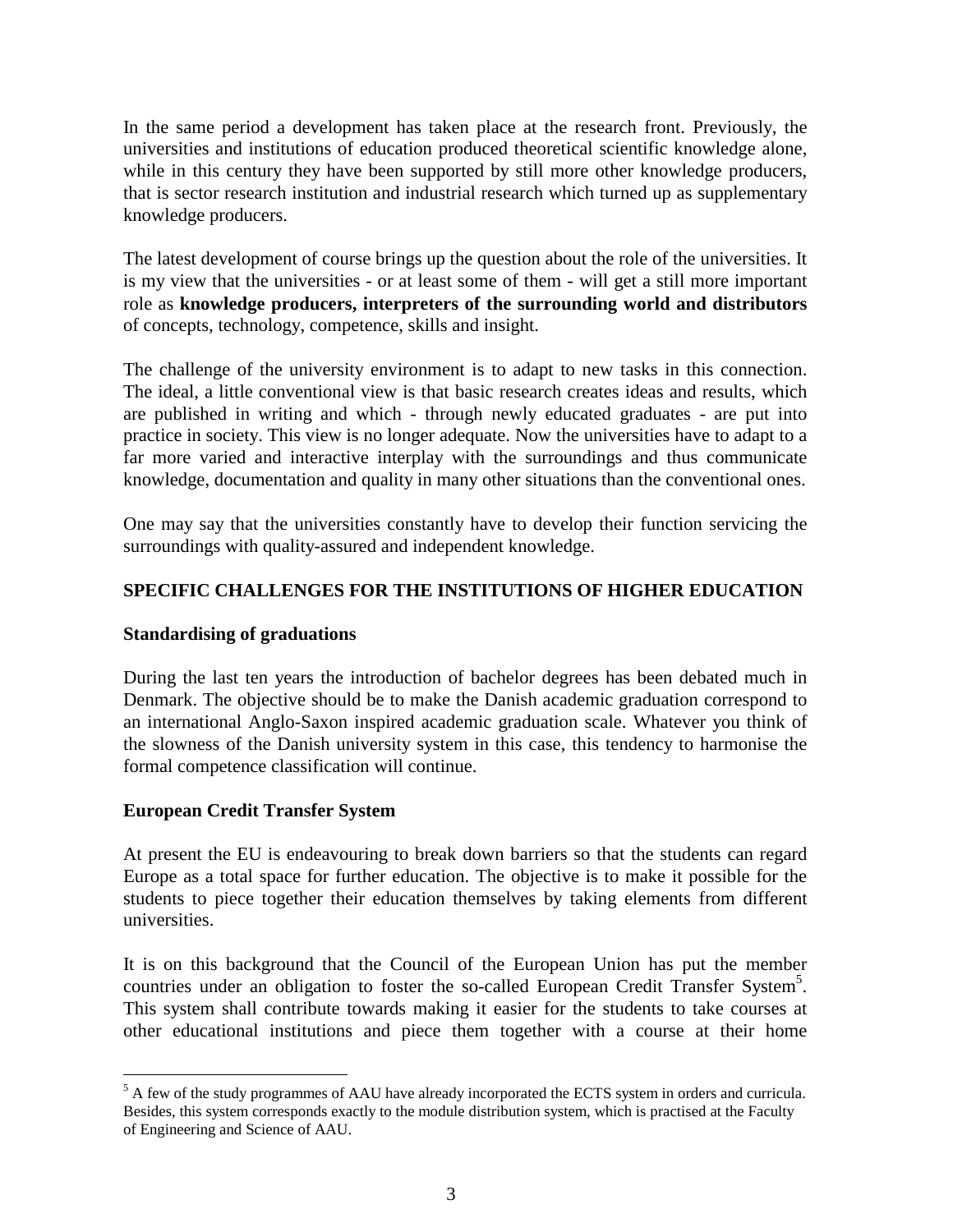institution. It appears to be a fact that the introduction of this ECTS system will make it much easier to "zap" between educational institutions and will imply that the student to a certain extent will choose institutions, where he can get the best education.

### **Increased international competition**

Both the standardising of the academic graduations and the ECTS will result in increased transparency and with that accessibility for the students. Combined with the development of distance education systems this will, other things being constant, result in increased international competition between the educational institutions on providing education.

This will give the English-speaking universities a competitive advantage and imply that certain forms of learning, for example skills training, etc, which can be automated in selfinstructing pedagogical environments, presumably will be in demand<sup>6</sup>.

The development of such electronic learning environments will be an enormous challenge not only to the institutions of higher education, but the whole sector of education and large parts of the organisational learning, which takes place by acting in a job situation. The Internet will offer learning environments, in which both students and persons in active employment can acquire a relevant competence adapted to the requirements of the person in question.

### **More focus on communication and learning**

 $\overline{a}$ 

The universities have so far distributed their knowledge through research publications in an analogous form and production of graduates. In the future - that is now - it should have a much higher priority for the universities to impart their research results on the network and make them accessible to a much wider circle. In this communication task is also integrated a task to do this in a way that makes learning possible for a far greater circle than today, where the research results are primarily published with a view to a scientific circle of readers, for students and as title to participate in the international research community.

The special obligation of the universities in this connection is intensified by the fact that the Internet development will change both the national and the international labour market radically. The relations between employees and their employer, educated persons and their professional organisations and the interface between the single enterprises will be changed. Organisational adjustment, lifelong education and new network forms will be in special demand, and this will place enormous demands for change on the personal resources.

<sup>&</sup>lt;sup>6</sup> Within my own field, "Spatial Information and Land Management", we have witnessed how an Eastern American private research institute (ESRI, Redlands, California) in less than 14 months has matriculated 60,000 students in a virtual campus. This has implied that a course in a specific skill field, for which the price was previously 10,000 DKK on the private Danish market, can now be followed at 20 dollars. Besides, the whole introduction course is free of charge.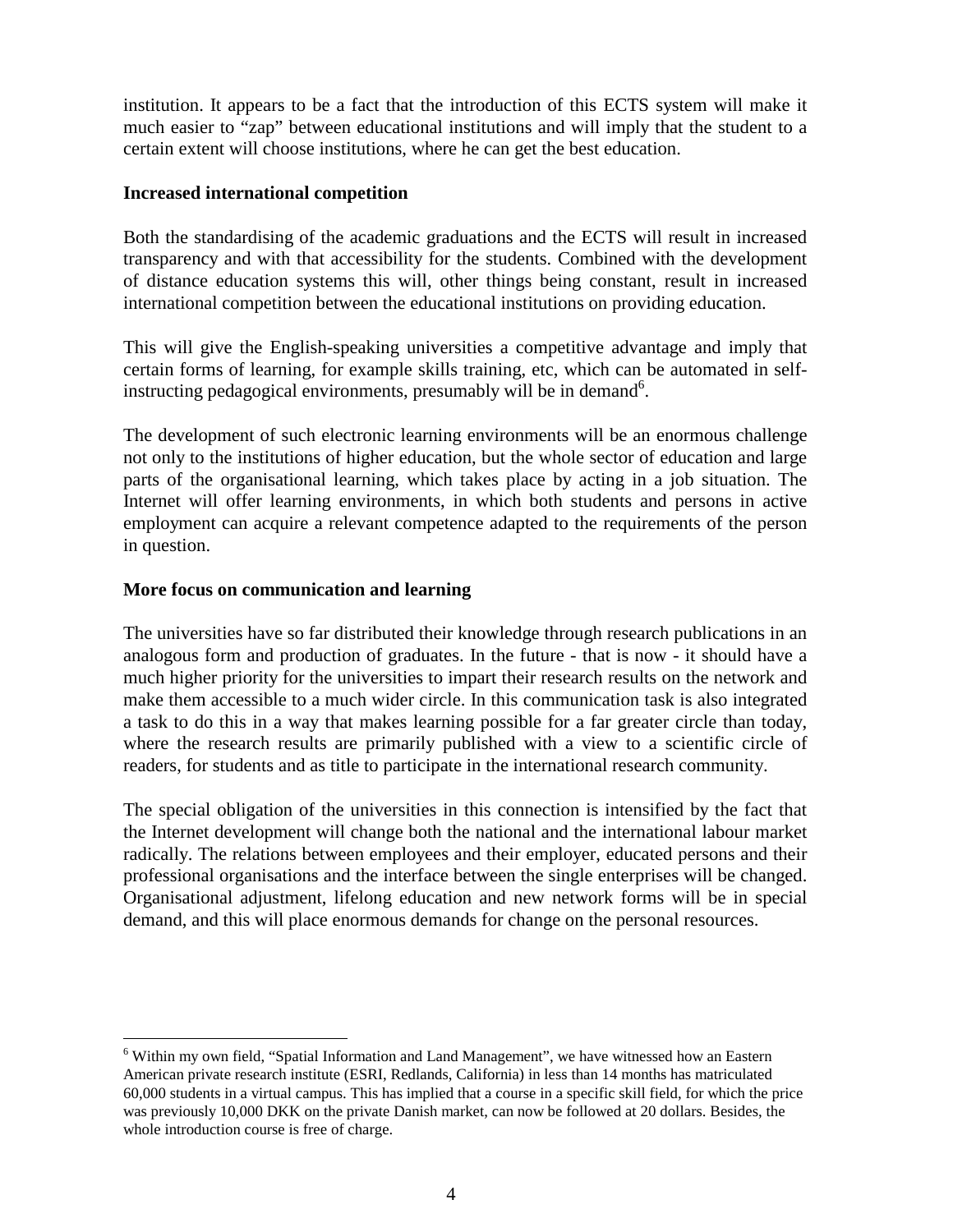# **THE READINESS OF CHANGE AT AAU**

### **25 years of continuous change and development**

The university in Aalborg became a child of the student revolt and got its first years in the period with room for growth in the public sector. AAU was allowed to create its own project pedagogy, where the problem centring, the teamwork and co-operation of the group work as well as the demand for social relevance were hallmarks.

Here at the millennial change there is consensus on this concept at the whole university, and it is used in the entire educational curriculum of the university and to a great extent in the research work.

The university has also received more than ordinary international recognition for this innovative work in the university pedagogy<sup>7</sup>. It is a distinctive feature of this pedagogy that it institutionalises professional innovation through the relatively great influence of the students on the design and contents of the projects. This continuous professional innovation means - particularly at the level of specialisation - that the resources of the students become active development and - occasionally - research resources to the professional environments around research and education.

By this an educational culture has been created, which is characterised by continuous change and development of the professional contents of the research-rooted education. The overall impression is that in this way a very dynamic and change-ready environment has been created, which contributes to keep AAU ready to meet the new global challenges and the adjustment to increased use of IT in research and education.

#### **New educational initiatives are born all the time**

During more than ten years AAU has developed a concept of distance education, which also comprises qualifying education at bachelor and master level. In this process the university has gathered considerable technological and pedagogical experiences from providing distance education and from offering targeted supplementary education courses that are based on part-time studies $\delta$  as an offer to the people engaged in active employment.

### **The IT Innovation**

 $\overline{a}$ 

The "IT Innovation" is an institutional strategy passed by the Academic Council, the aim of which is to incorporate information and communication technologies everywhere in the activities of the university, where it can contribute to quality improvement, opening of the university and create the basis for increased internationalisation. The Innovation was

<sup>&</sup>lt;sup>7</sup> In the book "The Aalborg Experiment" from Aalborg University Publishers, 1990 Enemark and Kjærsdam analyse some examples of international evaluations, where the project pedagogy has gained fair recognition.  $8$  The part-time studies in question are master programmes in Health Informatics, Geoinformatics,

Environmental Management, Technology Management, Business Language, Computer Science, etc.

Furthermore, the university has offered programmes in business economics at the Faculty of Social Science from the beginning.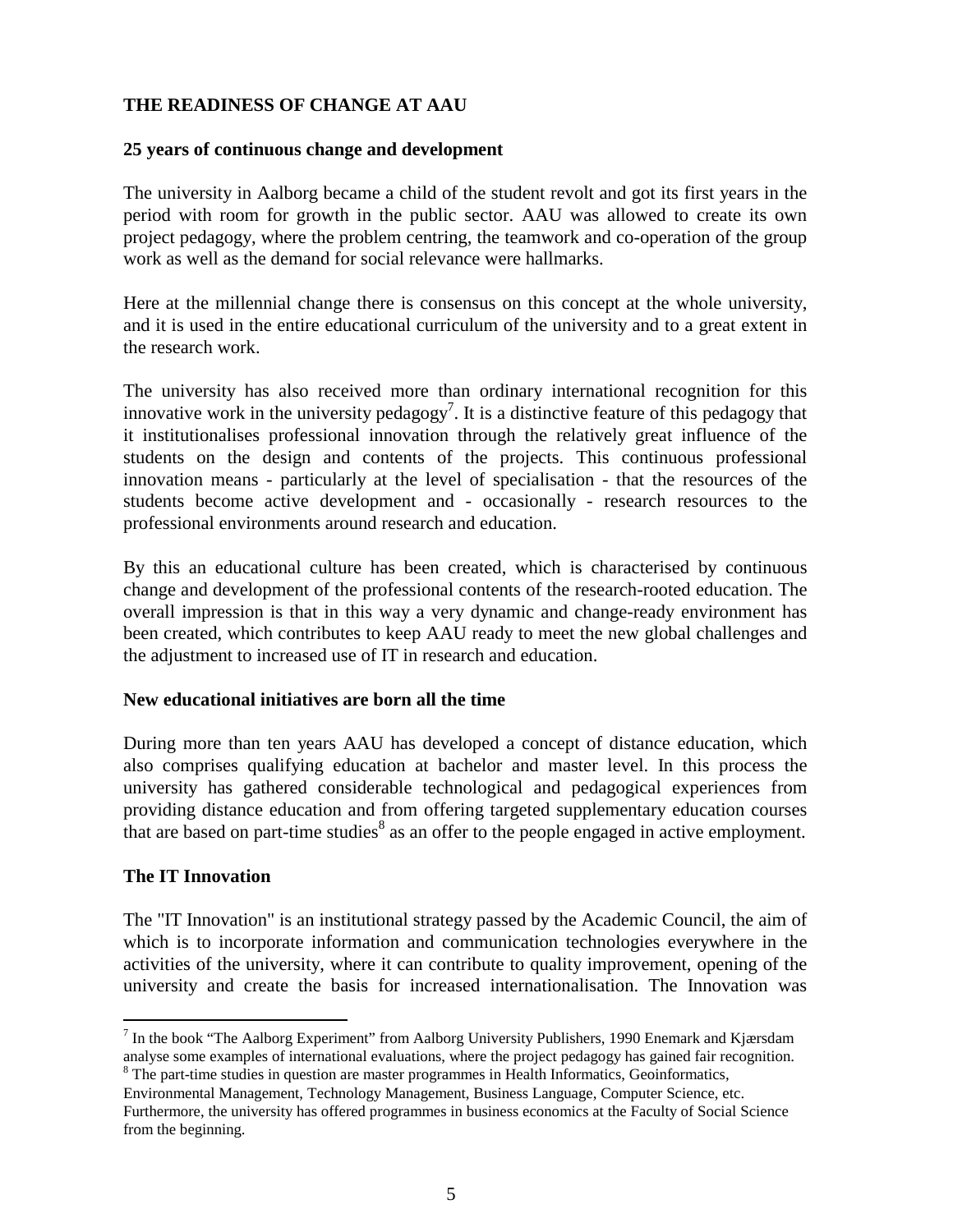initiated in 1998 and will continue until 2003. It has received financial support from the Ministry of Research, Spar Nord  $A/S$ , etc.<sup>9</sup>

# **A VISION FOR THE UNIVERSITY: AAU IN 5-10 YEARS**

In the rest of this paper I will present a number of elements which together have the aim of formulating a vision that can enable a discussion on development ways for the university into the first decade of the new millennium. It is given that the period will imply changes, which it is hardly possible to predict precisely. But through this vision some direction marks can be marked out which can be discussed specifically in a phase of politics and which, if possible, can be incorporated as elements in the total strategy formulation of the university $10$ .

# **The independent and accessible quality**

Also in the future the universities have to represent the greatest and most comprehensive knowledge bank of the nation state. With knowledge collected, documented and quality assured as independent and generally accessible the universities will also in the future carry part of the cultural heritage and secure the knowledge basis for continuous adaptation to the demands provided through research and education.

• *The hallmark of the university shall remain "independent and free access to qualityassured documentation".*

# **Global scientific networks**

The academic world has always been international. The scientific network organisation has been working well for many years through congress institutions, international journals and mutually recognised review principles. This function gets increased significance in the future, although it will find new forms, and there is every indication that it will increasingly be embedded in virtual, digital organisations, which enhances the transparency and the accessibility.

• *In the modern university of the future all professional fields will form part of a global, Internet-accessible scientific network.*

# **The local university**

 $\overline{a}$ 

The local university will still be a local resource of knowledge of benefit to the youth of a region with access to qualifying higher education. In the same way, there will be good conditions of a continuously intensified interplay between university and actors in the region, that is firms, organisations, institutions, etc.

But the procurement of manpower with a high competence to form part of a still more knowledge-heavy and service-oriented production will in future get still greater

<sup>&</sup>lt;sup>9</sup> The IT Innovation can be studied in detail on www.iti.auc.dk

 $10$  To the extent that the university will incorporate elements from the strategy in its official development strategy these elements have a nature, which makes them suitable to introduce in the development contracts that the Ministry of Research is concluding with the institutions of higher education these days.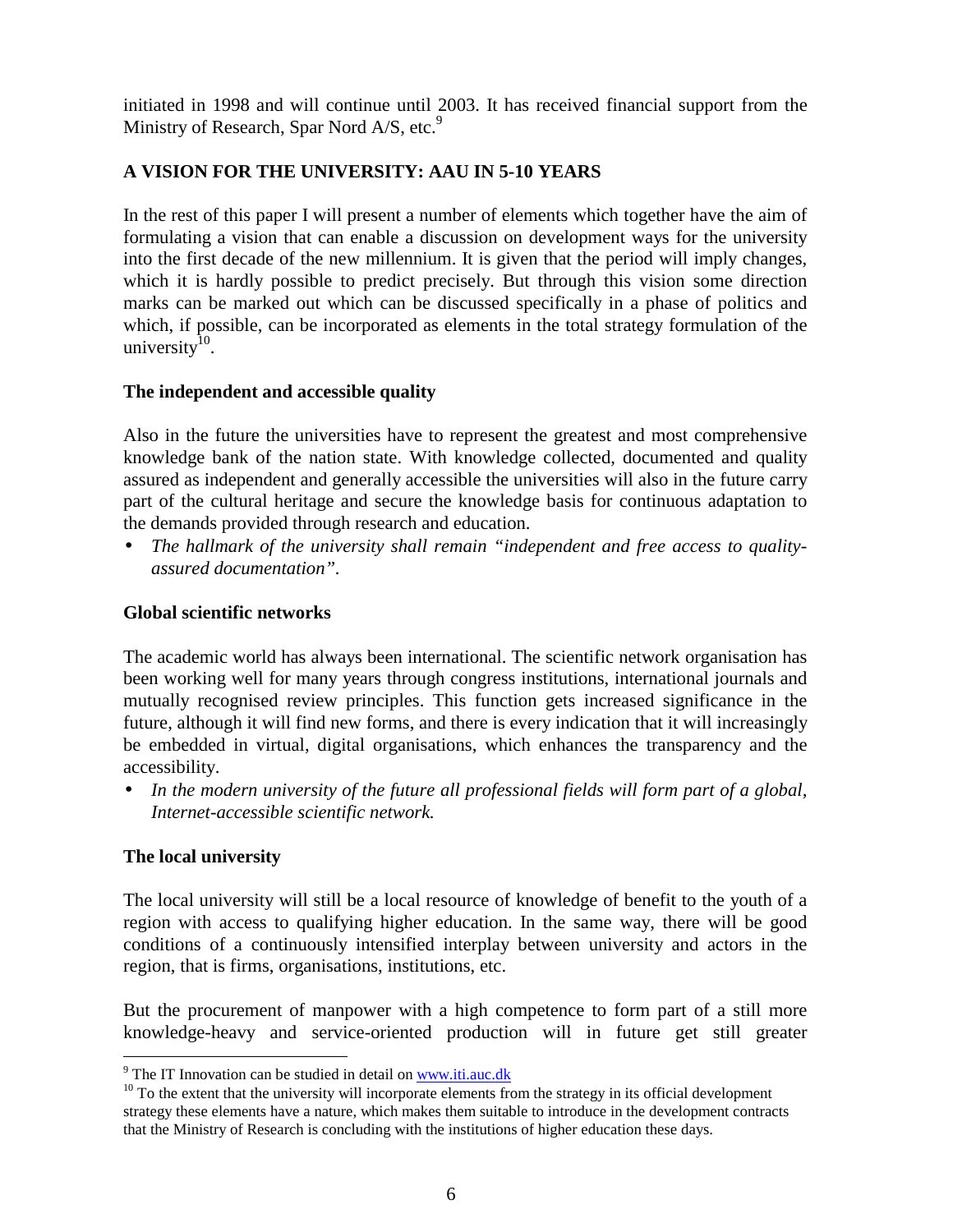significance for the localisation of development and production enterprises. The fact that also in future the university will produce close to half of all the graduate engineers of Denmark and distinctively increases the production of elite engineers and graduates through the doctoral schools will imply that the region continuously will be in a strong position in the international competition for localisation of workplaces. The development towards still more global, but network-connected enterprises is in that connection only an extra advantage, as the access to the qualified manpower has a very decisive significance.

• *Education of persons on a large scale at a high level (masters) and elite level (PhD) shall still be the primary contribution of AAU to make Northern Jutland an attractive localisation environment for enterprises and a settlement place for the employees.*

### **The new tasks**

 $\overline{a}$ 

The traditional university tasks with research and education have in Aalborg already been developed significantly and are beginning to set a fashion other places in the country. Unbiased and open co-operation between the university, enterprises and whole lines of business has shown that it is possible to make strategic partnerships between the academic and the business economic environment. In Aalborg an abundance of ideas has been displayed to develop such partnerships from sponsored research to science parks, informal networks and just-in-time learning as well as upgrading of long-cycle educated people.

• *Continuous focusing on strategic partnerships and networks shall remain the backbone of AAU's current development of the co-operation with the region.*

### **Vision about being the best in selected areas**

The university in Aalborg already has ambitions about being the best in a number of fields, both in the international research and in a national context. There are already today environments, which are unique at these levels, and more are presumably well on their  $way<sup>11</sup>$ .

• *The university is leading regarding research in selected fields.*

As an institution, the university already has decided to make the project pedagogy in the university education a common profiling task based on an admission of the fact that we have here creased something that is quite unique internationally.

• *The university is in front internationally as regards project pedagogy in the university education.*

#### **Vision about forming part of international networks**

The village of research is a reality, and all research environments are deeply integrated in international disciplines and research relevant co-operation, where knowledge production,

 $11$  Several environments under the Faculty of Engineering and Science are today in front internationally (medico technology and medical informatics, image processing, database technology, digital signal processing, mobile telephony), and correspondingly there are many significant national leading or sole positions (humanistic informatics, labour market research, production and society, surveying/GIS, traffic research). The list could be lengthened considerably.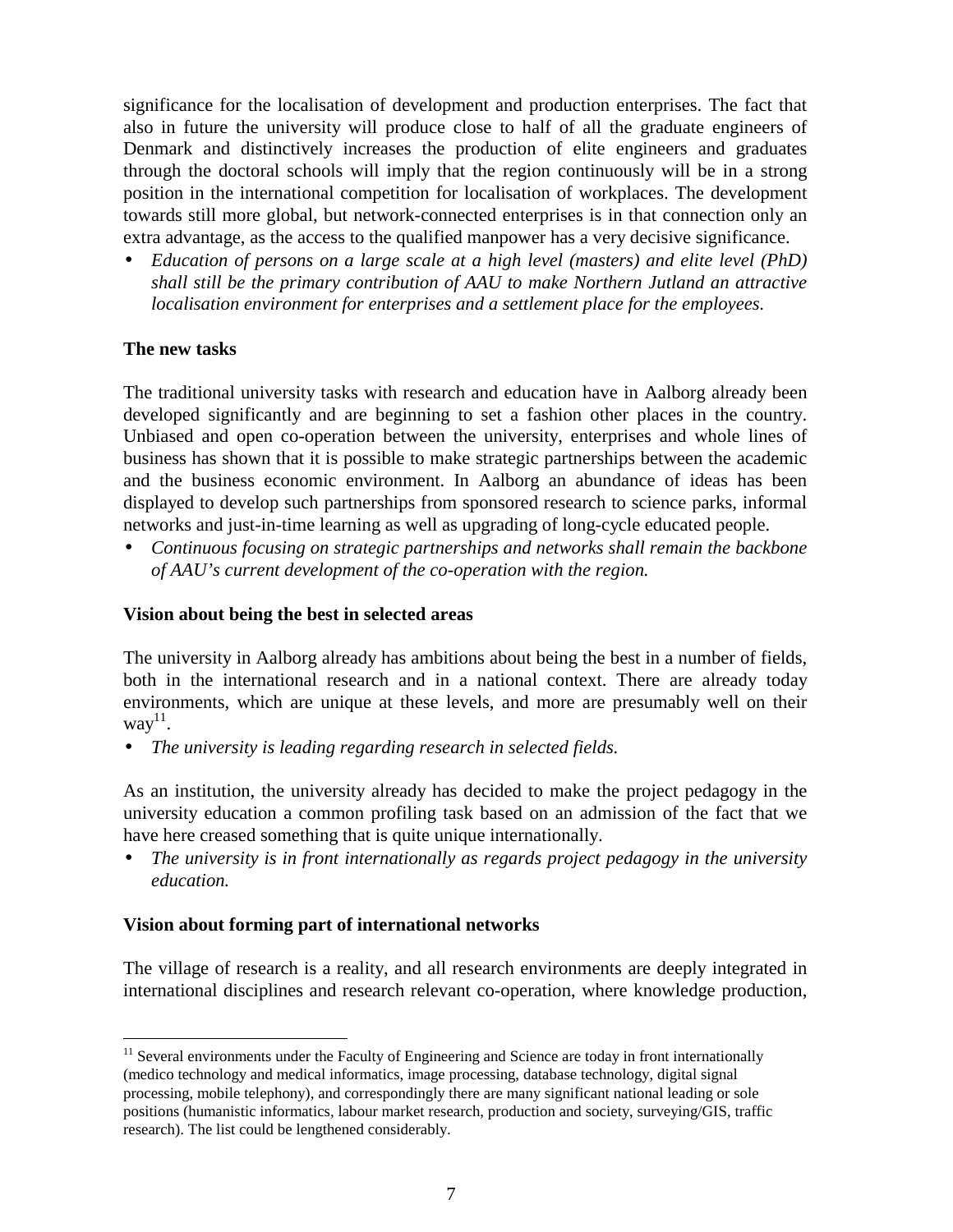knowledge transfer, surroundings interpretation and learning are in focus. At the same time, English is the dominant working language.

• *All the research and professional environments of the university form part of relevant international networks of higher educational institutions and are able to disseminate their study programmes in English.*

### **Increased accessibility of research results and documentation**

Modern universities have an overall strategy of making their research results easily accessible on the Internet. This means that all results are commented and made easily accessible on the network and can be acquired everywhere as "print on demand". Articles and books are distributed via the network in relevant payment systems.

• *All university research results and documentation are described on the network, and it is possible to order this documentation as "print on demand"12 everywhere on the network.*

#### **More focus on personal resources**

 $\overline{a}$ 

The demands on the performance of the individual are increasing, not in number of hours, but as regards optimal personal performance and organising. This means that it is necessary that all human resources be utilised optimally in communication and task solution. Therefore, the connection between personal resources and professional competence and development in all study programmes and professional environments has increasingly been in focus.

• *All students are qualified in learning, communication and personal development, project management and work organisation. In addition, the staff members participate in development dialogues.*

### **The students and research-based learning in focus**

The learning objectives for all study units are described and appear from the study documentation. The project supervisor function has been put more into focus and has in addition got mentor-character, where research experienced project supervisors advise the students to draw up very individualised study programmes dependent on qualifications, preferences and plans. In consequence of the fact that still more educational resources are on the network, resources are liberated, and more "on-campus" meetings and more intensive supervision are made possible.

• *The educational environments have put the individual conditions of the single student more in focus.*

 $12$  Contrary to the predictions about the paperless society I am convinced that the print-on-demand technology will increase the number of publications, because the demand for profitability grows smaller. In principle, POD consists of a pdf-file, which is sent for printing and immediate binding at a POD machine - the successor of the copier.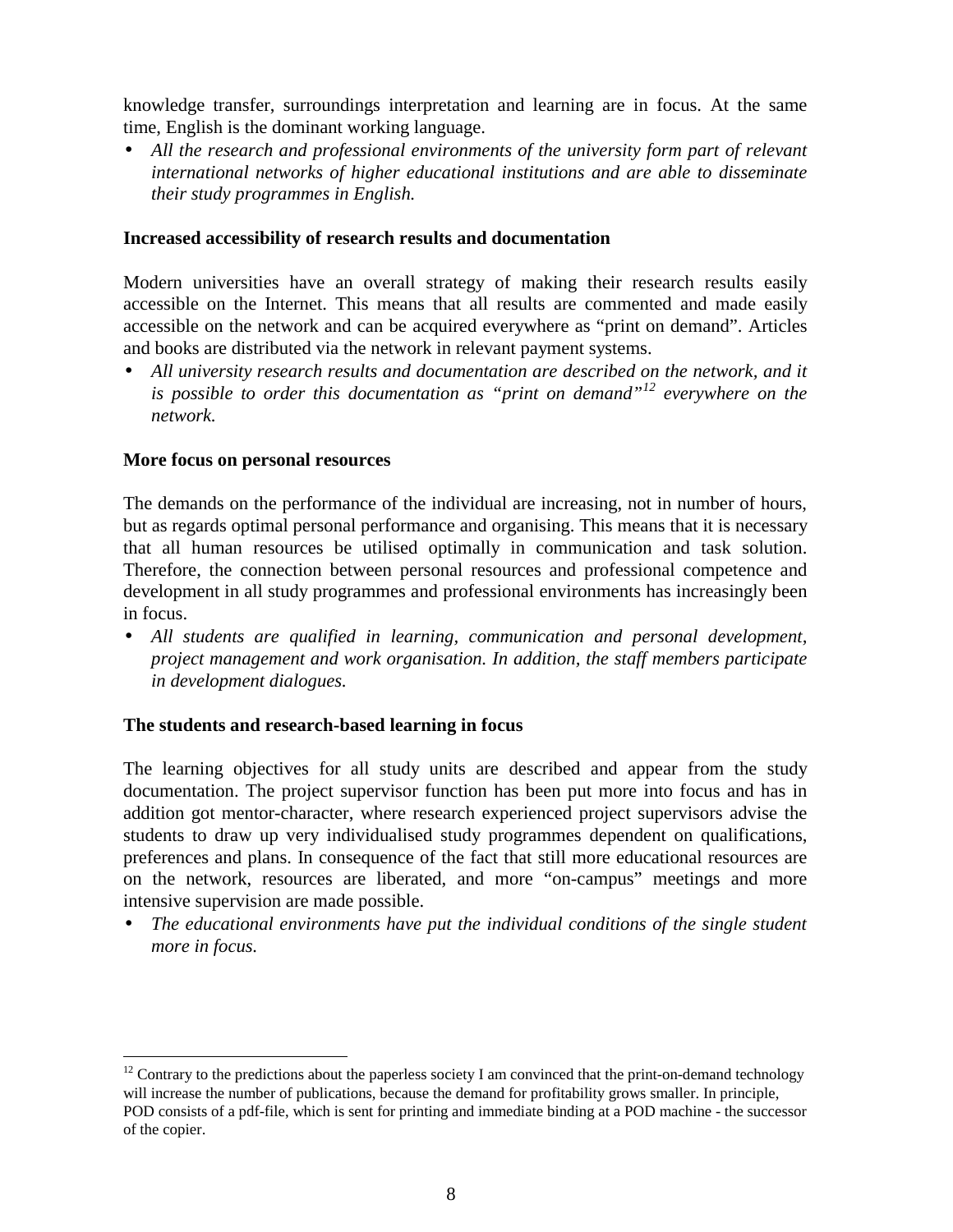# **All documentation and learning resources are documented on the network**

All the mode of function of the university is organised around an Intranet in a relatively open structure. All courses are documented on the network and are accessible in special virtual spaces around the single course. In these specially designed and discipline-divided virtual spaces the learning environments are fully extended with self-instruction for basic learning and with link access to top-level competence for problem solution. These discipline-oriented virtual spaces are "taken care of" by research-active persons with insight in learning processes and web learning. Such virtual spaces are in the nature of discipline-oriented learning labs and are currently "reviewed" by external researchers and professionals with deep strategic insight into the field to secure the optimal quality in the learning. Also others than full-time students can be let into these learning labs.

• *Around the study programmes of the university discipline-oriented learning labs are established, where all knowledge resources and learning environments are accessible.*

### **All at the university are "wired" - all the time**

At the campus of the university all notice boards are replaced by interactive flat screens, and all workplaces - for students as well as researchers - are on the network all the time and have thus access to video connections with talk, data exchange (images, sound, writing and numerical values), drawing and sketching via the Internet. Irrespective of residence and in connection with a stay abroad the person in question is still on the AAU network.

Employees and students also have access to the considerable individual storage and calculation resources of the network, and the network makes out the central communication channel as a supplement to the personal meeting and as a tool for individualisation of the use of the network resources of the researcher and the student.

• *The university staff and students are permanently "wired" on the network from their on-campus workplaces and via portable units.*

### **New reviewed media/periodicals on the network**

All researchers maintain a dynamic and quality-assured document as a newsletter on own and global research within their field of interest. The document is accessible on the network and contains commented links to the - in the opinion of the researcher - most important global knowledge resources in the field. This personal newsletter is updated at fixed intervals and their maintenance is recognised as scientifically qualifying. The task may have the nature of a web editorship for the knowledge and research field in question.

• *Personal newsletters from the single researchers give an up-to-date local/global status for knowledge production and division in the field.*

### **Differentiation of the research duty**

Some researchers work full-time on research projects, while others maintain research-based learning labs. Some researchers are engaged in participating in external research cooperations in science parks and dissemination networks. All teachers are research active and have completed a research education (PhD level). The research tasks are very individual. Also the senior researchers guide each other mutually.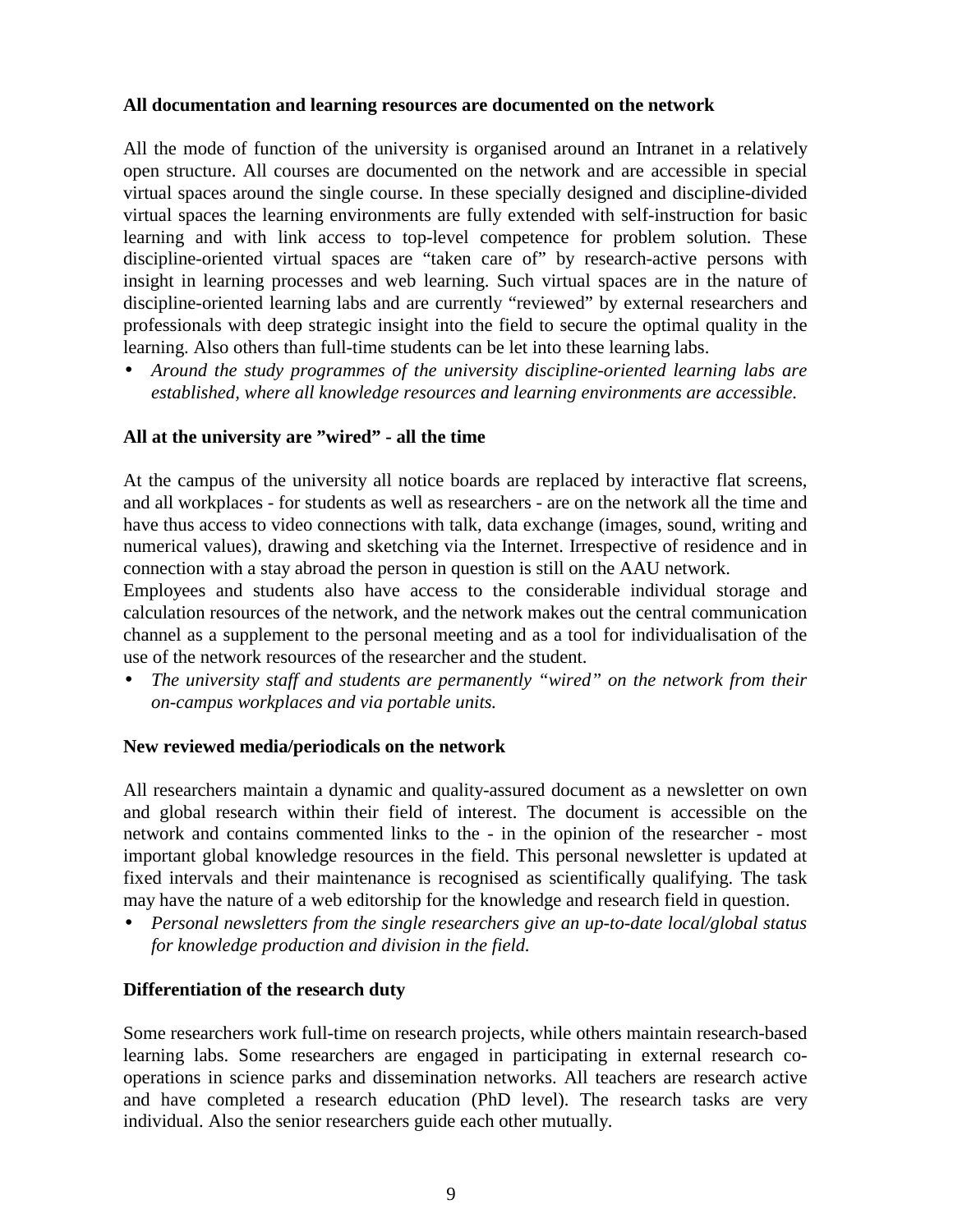• *Also in the group of researchers there is much focus on the development of personal resources to create a better working environment without attrition. The high quality of the working environment is a prioritised institutional commitment.*

# **Beautiful local surroundings with space for physical gathering and being together**

The physical surroundings were previously characterised by small offices in buildings with limited space for planned meetings and structures for individual presentations (lecture rooms). The demands on university buildings have been changed so that there are more open places in the buildings for talks and meetings and with a lot of interfaces to the Internet. In the structure improved conditions for knowledge division and co-operation platforms have been created. The buildings of the university also contain hotel offices<sup>13</sup> and welfare facilities to promote spontaneous meetings and being together as much as possible.

• *The modern university requires another and more open architecture with space for personal gathering and direct conversation.*

# **Ethical challenges and global sustainability**

 $\overline{a}$ 

The universities' independent role as knowledge producers in the creation of a more equal and global society is highly recognised these days. In relation to the unequal distribution of the world's welfare resources the Internet development can play a very considerable role. The need of welfare-creating competence lifts in Latin America, Africa and part of the Soviet Union is evident, and here the next step of the information disseminating structures with Internet access via satellites is a releasing and price-reducing possibility.<sup>14</sup>

• *The universities will get a considerable role as independent and accessible knowledge producers in the creation of a more equal and sustainable development in the world.*

### **TECHNOLOGY IN THE VISION - THE NEXT 5-10 YEARS**

This presentation is deliberately "stripped of technical fascination and details". I wish, however, finally to point at some specific "instruments" that I think will come forward as tools in the ordinary operation of the universities - and here especially the AAU, if only the above vision is realised approximately. It is not future technology, but only communication tools, which today are accessible and in use in experimental environments, and which are facing a commercial distribution. It will be a challenge to the university world to bring these into play without prejudice.

<sup>&</sup>lt;sup>13</sup> Spartan offices with plank bed and network linking to enable other work rhythms than 8 a.m. -4 p.m. and low-cost overnight accommodation.

<sup>&</sup>lt;sup>14</sup> At the AAU we have already gained experiences from knowledge transfer to the countries of the third world through university co-operation. Besides, several initiatives are on the way within the framework of the IT co-operation, where attempts are made to focus on transfer of experience with operation of networks to the countries of the third world.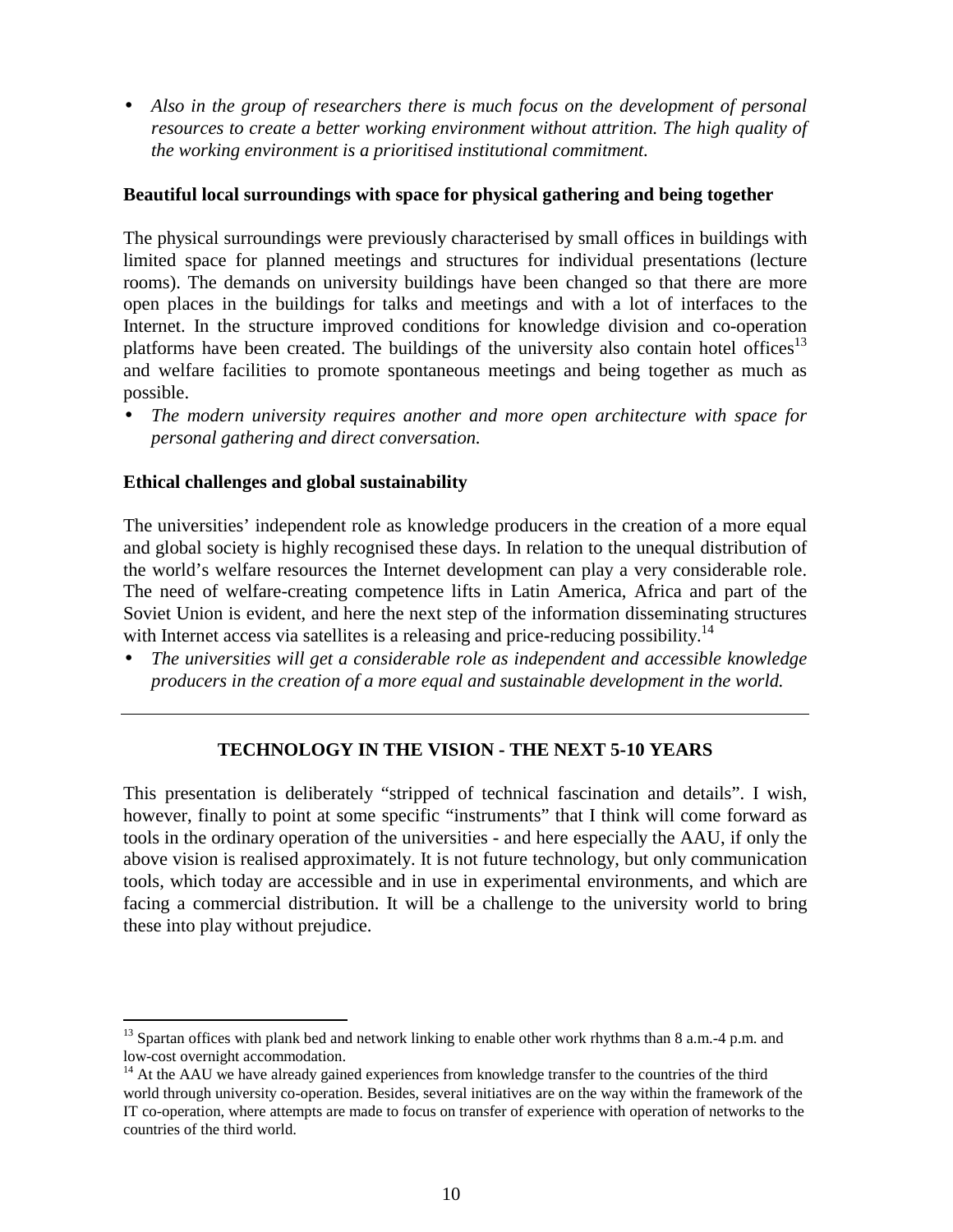# **All students with a lifelong digital signature**

Concurrently with the creation of virtual spaces for provision of competence, graduates from AAU are offered a lifelong digital signature, which admits to the university resources on the network, where they are already lying in "updated form", accessible to full-time and part-time students and other "affiliates", who wish to co-operate with the university. This offer is in direct continuation of the university's offer for a free week's further education, which for the time being has been developed at the Faculty of Engineering and Science and the Faculty of Social Science.

# **Parallel virtual organisation (3D)**

 $\overline{a}$ 

The integration of broadband capacity and multimedia technology creates new possibilities of "active digital worlds", and therefore a digital 3D version of AAU can be established in which it is possible to navigate actively and to which connection can be established. In the own research laboratories of AAU experiments with activity-releasing behaviour in these 3D spaces are already being made. The establishment of a parallel virtual AAU landscape can therefore be expected, which can provide the basis for orientation via browser and with that access to virtual spaces localised at the university.

### **Mobile multimedia terminals admit of the resources**

The development of multimedia terminals for substitution of the mobile phones is already on its way. Today many students are connected directly with the university network via physical networks from their hostel rooms. However, within five years it seems natural to communicate about many things with the students via highly effective mobile terminals<sup>15</sup> and to let them use these to personalise a personal virtual space around their studies<sup>16</sup>.

### **Personal avatar ("small assistant") for students and teachers**

Already now development activities have started letting personal avatars - digital representatives for persons - act in virtual meeting rooms, participate in meeting activities, search knowledge fields and supervise the development in these. In a 10-year perspective, it seems natural to have all students equipped with a personal avatar, which they can use as their digital assistant in connection with the planning of their competence development programme. They can for example let the avatar follow activities in digital spaces at the university, while they are physically at an educational stay abroad.<sup>17</sup>

<sup>&</sup>lt;sup>15</sup> Already now, the next generation of mobile phones with WAP (Wireless Application Protocol) is expected to be able to communicate with the network, and within five years there will be the same mobile transmission capacity at the mobile telephony as at the fixed networks.

<sup>&</sup>lt;sup>16</sup> As AAU itself has the most important research centre of the country in this field, Centre for Personal Communication, it seems evident that the university will be the first and thus trendsetting for such initiatives.

 $17$  I told my 11-year son about this avatar concept, and he exclaimed spontaneously that it is after all only

something like the one Walt Disney's Gyro Gearloose has, and which he calls his "small assistant".